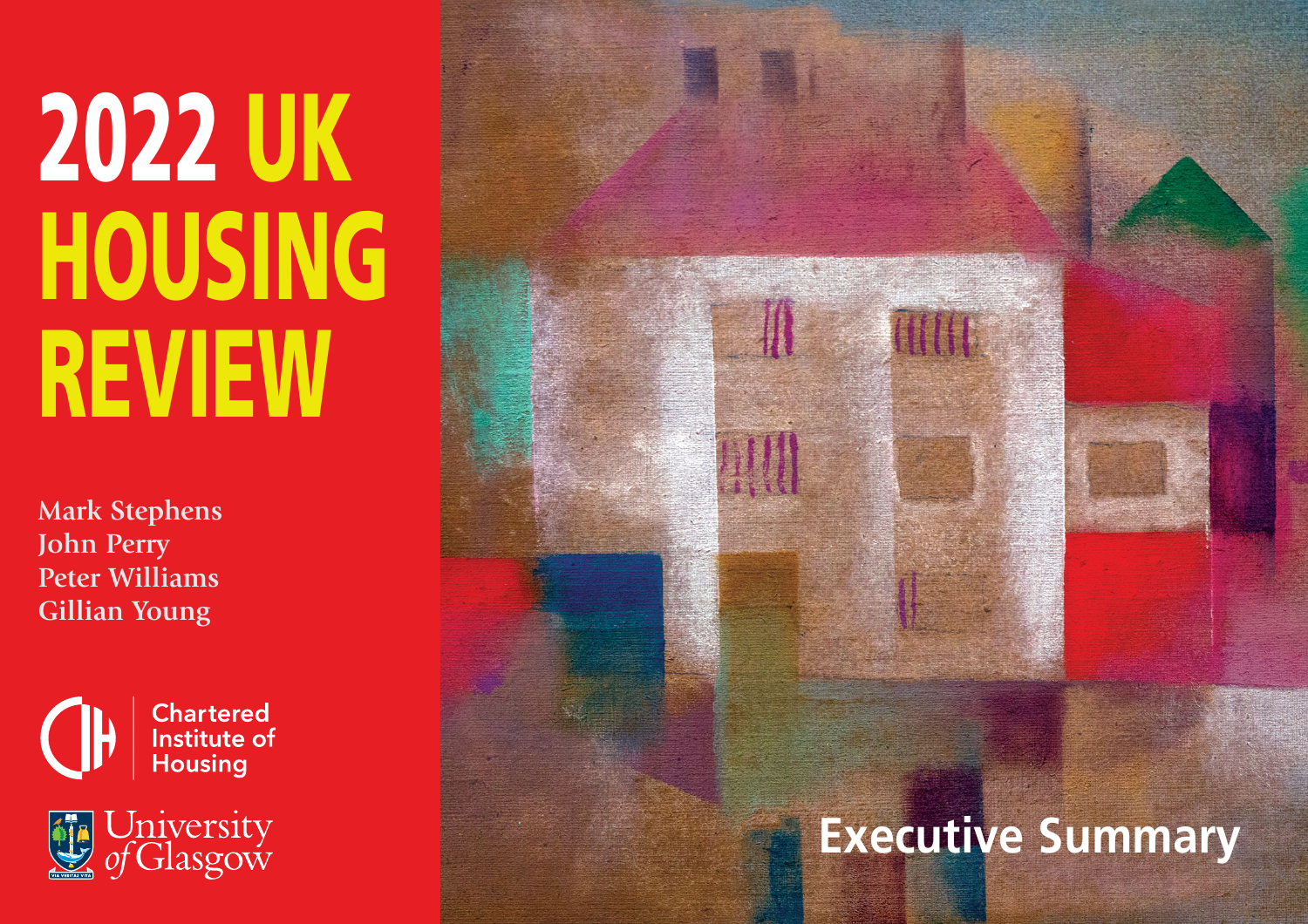# **Executive summary**

**This is a summary of the key points from the** *UK Housing Review 2022***.**

# **Contemporary Issues Chapters**

# **1. Thirty years of housing policy in the UK: The big picture (***Mark Stephens***)**

Housing system change over 30 years is explored through three 'spheres': of housing consumption, housing production (or supply), and exchange (or finance). Some conclusions are that:

- More debate is needed about property prices, inflated by the policies adopted during the pandemic. High house prices and restricted access to finance for first-time buyers remain a huge challenge.
- Spending cuts and tougher sanctions have substantially weakened social security for those of working age, leading to greater poverty. The 'safety-net' of social rented housing has been maintained in Scotland, Wales and Northern Ireland while in England it risks becoming simply an 'ambulance service'.
- Expansion of high-cost private renting and the decline of social renting have contributed to greater numbers that struggle to pay for housing, especially working-age households.
- The shift from bricks-and-mortar to personal subsidies has continued, together with new subsidies for homebuyers, notably Help to Buy (HtB).
- Housing supply fails to keep pace with demand (especially in England); the private sector has not filled the gap caused by lower public sector output.
- The housing market used to spread wealth, but is now a powerful engine for inequality, with many households unable to access homeownership and with higher prices also triggering higher rents.
- The Bank of England's focus derives from its narrow remit on financial stability; thus it fails to address asset-price inflation.
- Housing policy (principally in England) has lacked a strategic view of the role of social rented housing or of the distributive aspects of housing policy. It thus acts against 'levelling up'.

• Devolved administrations have made important differences but are constrained by limited powers and by labour markets and income redistribution shaped at UK level.

# **2. Developments in the private rented sector (***Tom Simcock***)**

Many private renters are still in arrears after the ending of pandemic support. Discretionary payment systems may not adequately deal with the scale of arrears; pre-Covid repossession levels could be reached in 2022.

Some landlords appear reluctant to buy properties and some want to sell them, putting pressure on some local markets and making affordable accommodation scarcer.

Build to rent (BtR) has grown across the UK, but is still a niche market, catering more for younger and middle-income households. More investment in BtR would add competition and choice.

The pandemic has dented short-term rental activity (e.g. Airbnb). Its revival could affect supply of long-term rentals and cause further affordability pressures.

Regulation of the private rented sector (PRS) is in a state of flux across the UK. Efforts to rebalance landlord-tenant relations and improve security should be welcomed, although some details of proposed reforms remain unclear.

# **3. Affordable housing supply in the UK: the challenges ahead (***Peter Williams and John Perry***)**

Affordable housing supply falls very short of requirements in England, although more closely matches needs elsewhere in the UK. Government programmes aim to produce about 78,000 new homes each year in the UK, higher than recent output but similar to that of 2014/15 and only about half what is needed.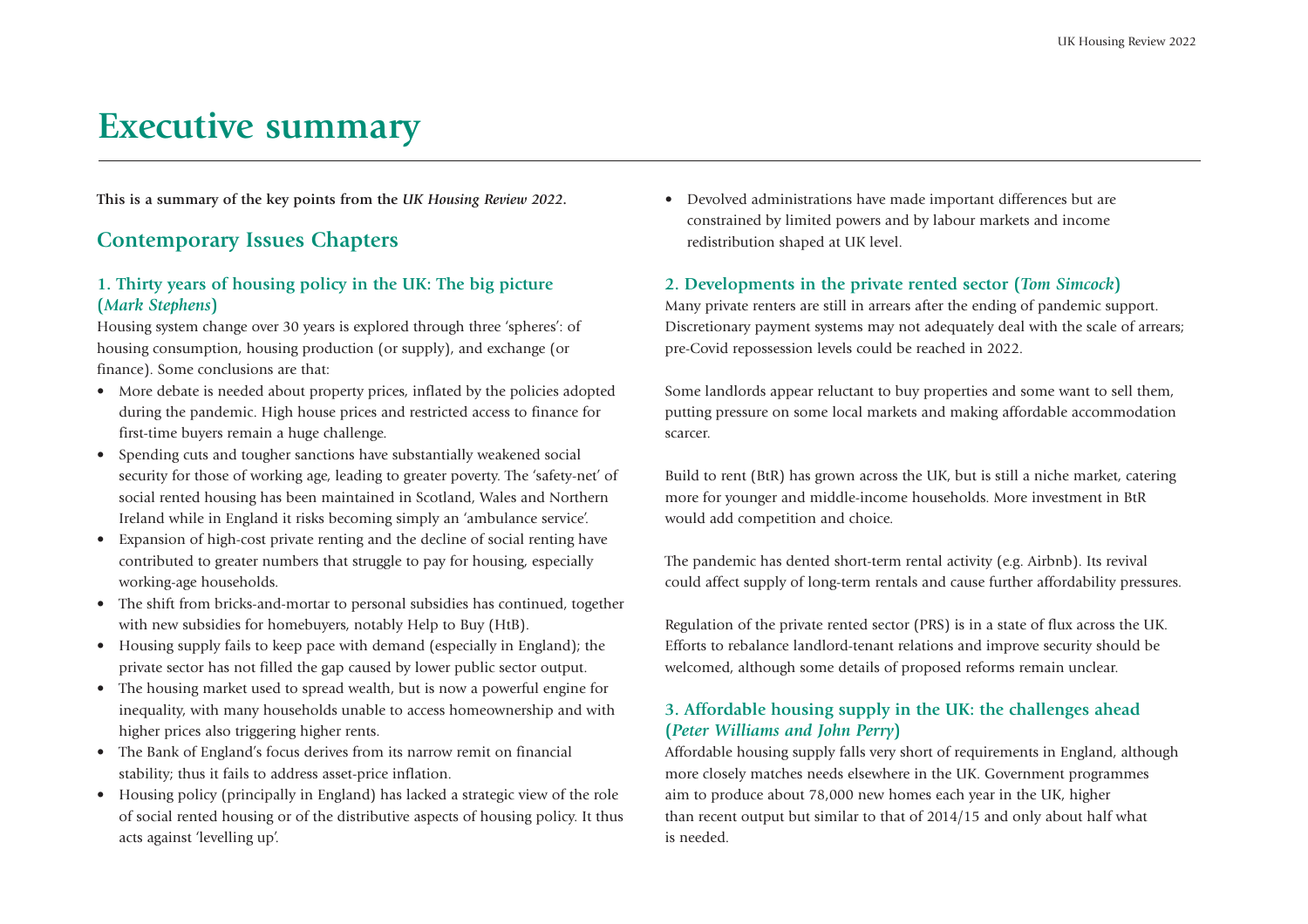Comparing the four nations in their recent delivery of affordable homes per 10,000 population, Northern Ireland does best and England worst.

Competing pressures on investment resources include:

- \* Responding to concerns about dwelling quality and to reviews of current standards.
- Investing in building safety in response to legislation and public expectations.
- Meeting decarbonisation targets in the existing stock on very tight timescales.
- Adjusting to rising costs of building supplies and labour.
- Responding to pressures on rental income, post-pandemic.

In England, social rented output has fallen to less than 7,000 units annually. Since 2012, social rented stock has fallen by 208,000. Stock let at higher, Affordable Rents (AR) has grown to over 311,000 lettings. Yet AR fails to cater for 'a more diverse section of the population' as originally intended.

HtB has dominated homeownership policy but is now being wound down across GB: some private initiatives will partly replace it. Some 15-30 per cent of first-time buyers (FtBs) would have been unable to become owners without it. But despite HtB, some 2.7 million potential FtBs have failed to buy since 2007, around 200,000 in 2020 alone.

Shared ownership (SO) is accessible to many but has limitations, not least being linked to recent problems with leasehold. First Homes may benefit about 10,000 FtBs in England but could also compete with SO for land and resources.

By 2023, post-HtB, fewer than 20,000 affordable homeownership homes might be delivered each year across GB, down from about 30,000 per annum. Apart from SO and First Homes, it will mainly be private sector initiatives that fill the gaps. SO should be radically reformed to make it more attractive, including the possibility of a revived 'do it yourself' SO model.

Could the public sector shift its help away from FtBs, towards renters? On cost grounds, there is a case for building more social rented homes to save on temporary accommodation costs and on benefits. Considerable expansion would require higher grant rates in England (they have already been increased in Scotland).

In England, developer contributions account for about half of affordable output; it is vital that they are maintained, possibly by making affordable requirements explicit in local plans and planning permissions.

Supplying insufficient homes at affordable prices, especially in England, pushes more people into the insecure and less affordable PRS, prevents some from finding suitable accommodation at all and means that inequality will increase and the governmen<sup>t</sup>'s 'levelling up' agenda will fail.

## **4. Right to buy: the long view of a key aspect of UK housing policy (***Alan Murie***)**

Over 2.8 million homes have been sold via right to buy (RTB) in the UK. The phases of RTB policy have been:

- From 1980, enacting the RTB and later making it more comprehensive and attractive.
- In 1986, raising RTB discounts to boost sales of flats.
- After 1997, a new Labour government and devolved governments start to curb RTB.
- Scotland abolished RTB after July 2016 and Wales in 2018.
- In 2012, RTB was 'reinvigorated' in England with increased discounts and a reduced qualifying period.
- RTB sales in England are now low. Measures to encourage housing association sales have had limited impact.

Potential buyers under RTB face a 'lottery' of different purchase prices and relative costs of mortgage payments and rents. RTB discounts (especially in England) provided a disproportionate benefit to tenants, often far exceeding their cumulative rent payments.

RTB boosted homeownership, but often for households who could have bought on the open market. RTB failed to attract many low-income households: the lowest three income deciles were less likely to be owner-occupiers in 1991 than in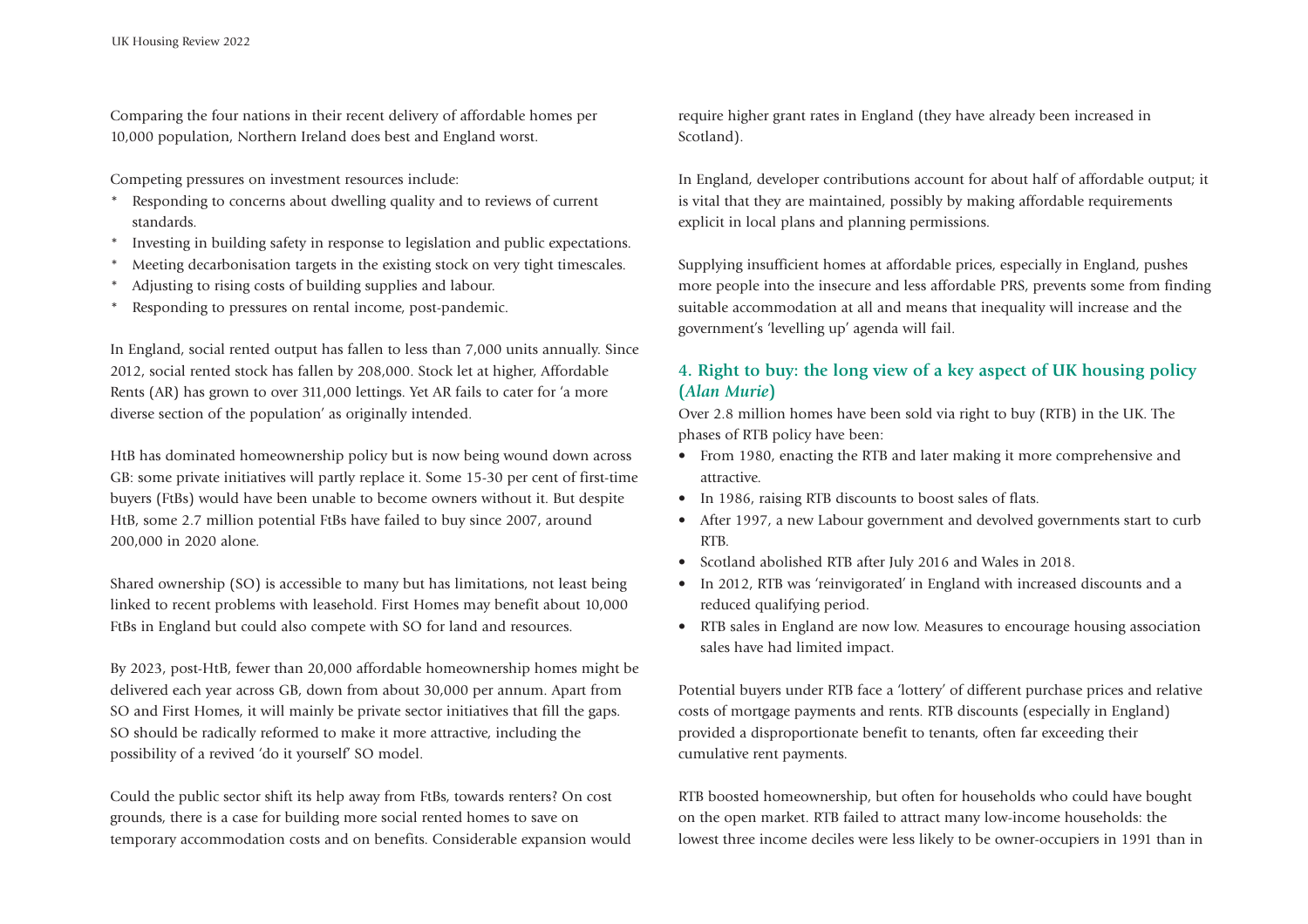1980. Resold RTB properties extend the choice for households that can already buy. Of two million RTB properties still owner-occupied, at least 50 per cent are probably beyond the reach of low-income owner-occupiers.

Up to 1.1 million RTB properties have become private tenancies, possibly in multiple occupation, with greater insecurity, higher rents and often poorer management and maintenance.

Many new households in small towns or rural areas who cannot afford to buy are unable to access housing locally because of RTB. For households unable to buy, the long-term consequences of RTB have been very serious.

In the 40 years from 1980, capital receipts from RTB across Great Britain exceeded £58 billion. Most were used to repay debt or reverted to the Treasury; few were retained for local reinvestment.

Right to buy has become a strategic failure in England and, unless reconsidered, the policy will continue contributing to social disadvantage and exacerbating inequalities.

# **Commentary Chapters**

#### **1. Economic prospects and public expenditure (***Mark Stephens***)**

Reading the UK's economic prospects has seldom been more difficult. The economy is expected to grow strongly in 2022 but to revert to more 'anaemic' growth levels soon thereafter. Employment levels have held up. Interest rates are likely to rise but will have limited impact on household finances because most mortgages have some protection against rate rises.

Public expenditure grew during the pandemic, but fiscal policy is now contested: the chancellor prioritises deficit reduction while pressures for higher spending on services continue. Capital investment in housing has seen modest increases but local government current spending is still running below 2015/16 levels on a percapita basis. Social security spending will grow despite the removal of the £20 weekly uplift to universal credit.

Rising inflation and how to respond to it is a key economic issue, some regarding it as a 'blip' and others as a longer-term trend that might lead to 'stagflation'. The 'cost of living crisis' is of central importance: tax rises and higher energy prices will squeeze incomes, notwithstanding measures designed to moderate the effects.

#### **2. Dwellings, stock condition and households (***John Perry***)**

Population growth has slowed still further although definitive figures await census findings.

International migration has fallen sharply, although reduced migration from the EU has been partly compensated for by increases from elsewhere. Future trends, post-Brexit and post-pandemic, remain uncertain. Increased migration is expected from Hong Kong, but overall the government's 'hostile environment' may have a deterrent effect.

Housing supply fell sharply in 2020/21 across the UK, and in England is now well below the government target of providing 300,000 homes annually by the mid-2020s.

One in five UK homes were built before 1919, presenting a huge challenge in making them healthy, safe and energy-efficient. Governments have set targets for decarbonisation of the housing stock but there is a massive gap between the estimated costs and likely sources of funding.

Recent events have highlighted the problems with leasehold tenure, which is in urgent need of reform: however, a bill to achieve this is not expected quickly. Problems currently focus on building safety and complex efforts to help leaseholders who face high costs for remedial work. 'There is no escaping the fact that leasehold in England and Wales remains a mess.'

#### **3. Private housing (***Peter Williams***)**

In 2021 house prices rose across the UK, most strongly in Wales. This price inflation partly reflected the reworking of the housing market during the pandemic. Transactions were 'roller-coastering' – reflecting changes in the tax regime.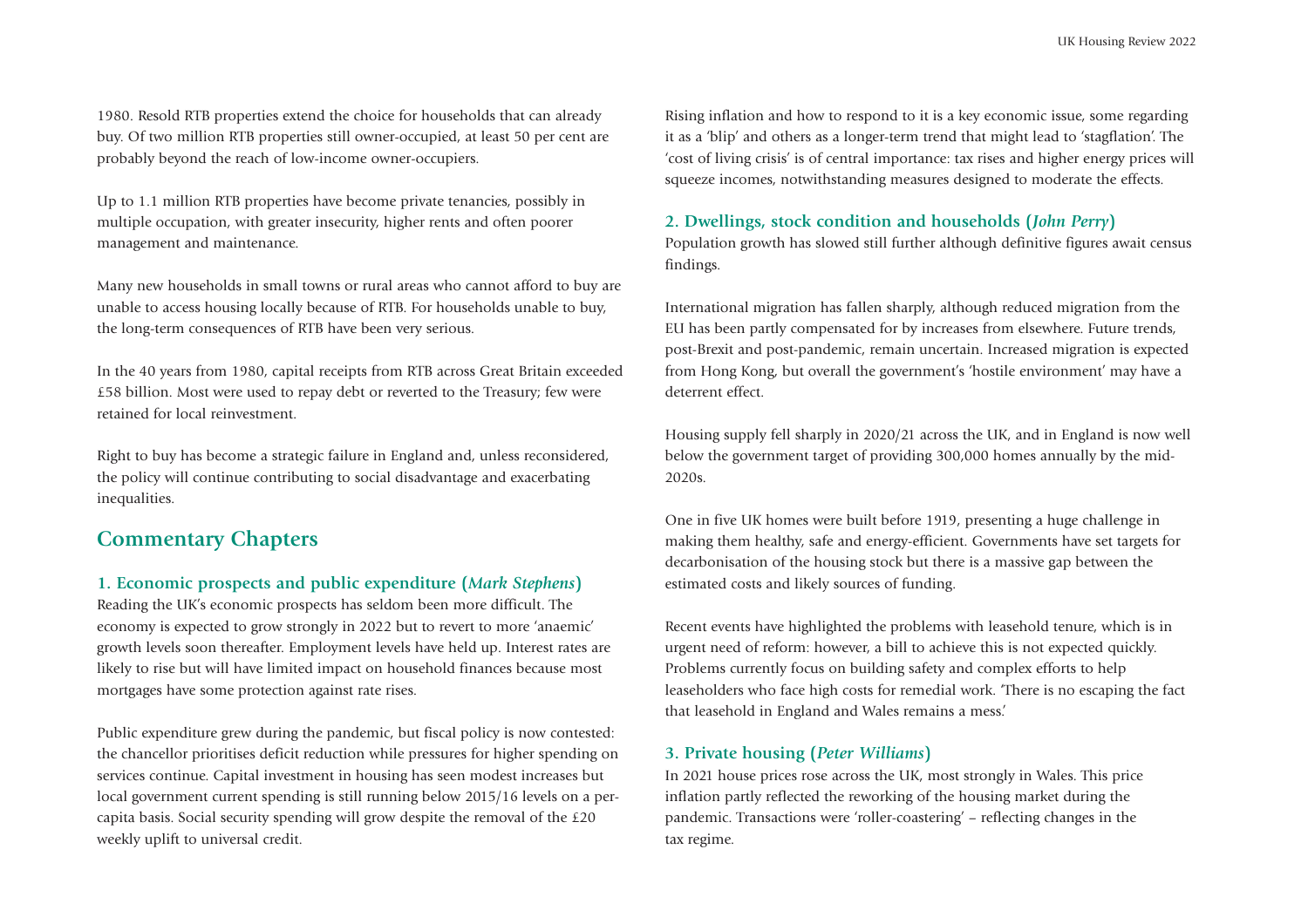Mortgage values reached a record high although still below the 2007 peak in real terms. Mortgage rates fell and numbers of mortgage products exceeded 5,000. Private rents rose quickly in Northern Ireland but the trend was much flatter in England and Wales. The PRS market is very variable, but rents are expected to continue to rise in 2022.

Compared with the peak of the market in 2008, all regions now have more affordable house prices. Most affordable are Wales, West Midlands, North West and North East. London is the least affordable. Mortgage-cost-to-income ratios have generally improved (because of low interest rates).

There were more FtBs in 2021 than in 2020, but this was nonetheless fewer than in 2002.

The geography of demand shifted in the pandemic away from cities and towards larger properties; there is some evidence of a shift back to cities. The PRS continued to contract, albeit showing various contradictory trends, for example that BtR continues to gather momentum. Planned tax changes may adversely affect the PRS.

The government introduced measures to promote self-build. Changes are also expected in the macro-prudential controls on mortgage lending, notably the dropping of the affordability test.

Considerable uncertainty about house prices continues into 2022. Expectations for transactions are also lower. Alongside these factors is the forward trajectory for interest rates and wages – 'a cocktail of factors which may take the market in largely unanticipated directions'.

#### **4. Housing expenditure plans (***John Perry***)**

The pandemic disrupted government plans for affordable housing investment and made the task of reporting on them more complicated as older programmes merged with new. Affordable housing investment has been delayed, with varying impacts across the UK.

England remains out of step with the rest of the UK in affordable housing investment:

- In Northern Ireland all of the support for housing is directed at affordable housing.
- In Wales and Scotland 89 per cent of support for housing is directed at affordable supply.
- In England, the balance of support is still firmly in favour of the private market (56 per cent) compared with affordable housing (44 per cent).

In England, the updated target for the Shared Ownership and Affordable Homes Programme (SOAHP) 2016-21 was to deliver 250,000 completed homes. By December 2021, 235,466 homes had committed funding but an extension to the programme means the target might still be met. Homes England (HE) is close to delivering its share but the GLA must deliver a big increase in starts in the coming 18 months to do the same. Average funding per home under HE strategic partnerships is £45,113, while for the rest of the HE programme it is £22,367.

The new Affordable Homes Programme 2021-26 was originally worth £11.5 billion in new funding from April 2021, with a smaller share for the GLA (£4 billion) than under the SOAHP, while HE receives £7.39 billion. DLUHC reports increased funding with £10.28 billion allocated up to 2024/25 and a further £2.74 billion thereafter.

The programme's new target is to achieve 180,000 starts by 2026. HE aims to deliver up to 130,000 homes by March 2026: half for rent and half for low-cost homeownership. Average grant is about £64,000 per unit. Grant for social rent will be limited to high pressure areas, disadvantaging northern regions, despite a ministerial promise to deliver 'roughly 32,000 social rent homes outside of London'.

In London, the new allocation will fund 35,000 starts, much lower than previous levels. So far £3.46 billion has been committed to deliver 29,456 homes, more than 40 per cent by councils and more than half for social rent.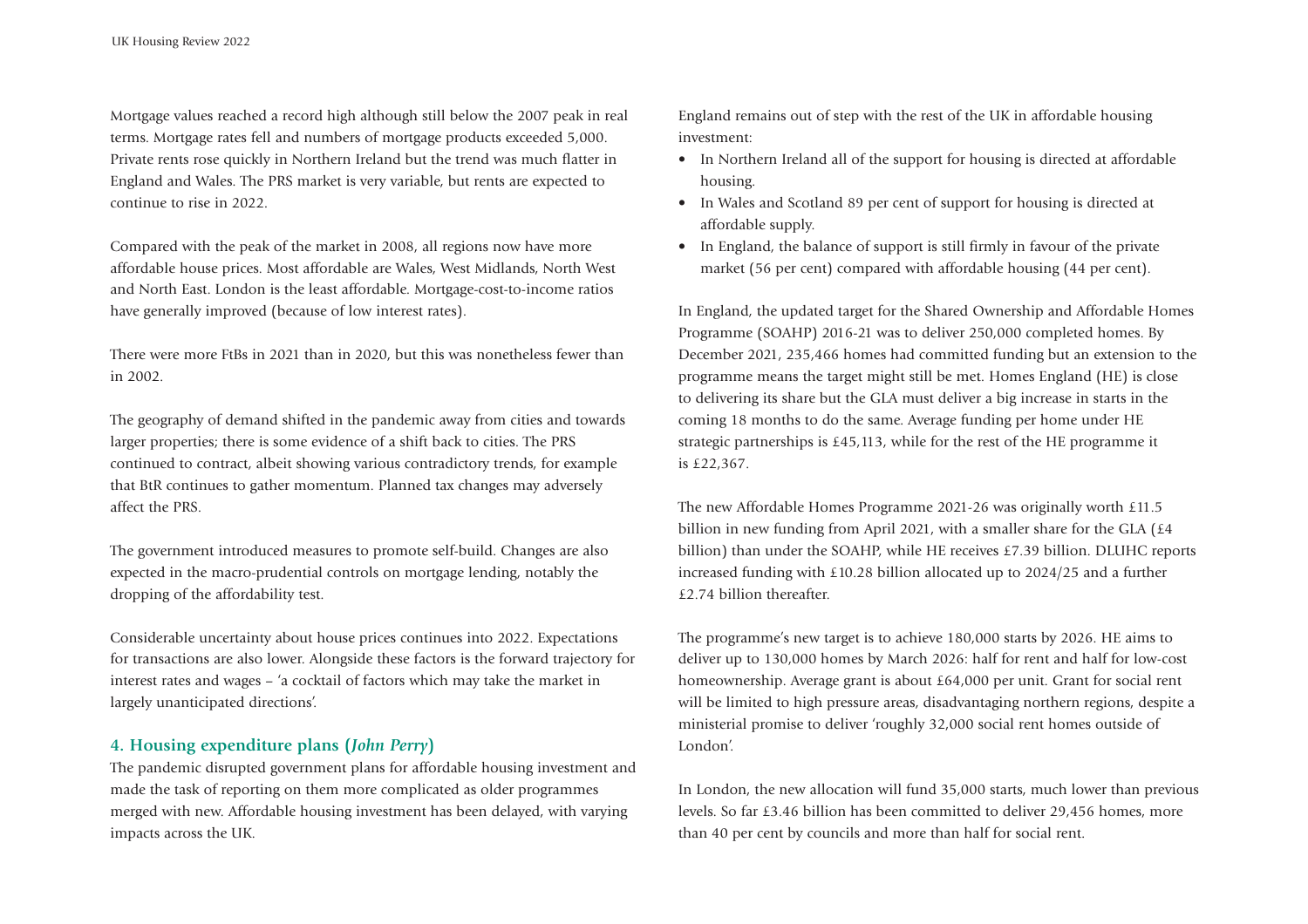Scotland's previous Affordable Housing Supply Programme (AHSP) fell short of its March 2021 target by about 8,700 homes, due to the pandemic, with achievement of its 50,000 target delayed into 2021/22. The new AHSP aims to provide 110,000 homes in the next decade: the budget has been increased and grant levels raised, but there are concerns that other investment pressures such as decarbonisation will mean that funds are insufficient to meet this 'formidable target'.

Wales has a new five-year Programme for Government with a target to build 20,000 'new low carbon social homes for rent'. The previous 20,000 target was exceeded, with the total reaching 23,061 units. However, this included 8,875 purchases under Help to Buy; new social rented homes totalled just over 11,000.

Targets under Northern Ireland's Social Housing Development Programme are based on starts, currently aimed at 1,900 annually. Delivery in 2019/20 was hit by the pandemic and as a result starts fell to just 761. In 2020/21 output recovered and there were 2,403 starts, the highest since 2010/11. Over the three years to 2020/21 starts averaged 1,650, somewhat below target.

Despite a late allocation to the Northern Ireland Housing Executive's 2021/22 capital budget, it has a serious ongoing shortfall in stock investment, and rents have again been frozen from April 2022.

### **5. Homelessness (***Lynne McMordie***)**

Pandemic-related responses across the UK had four positive impacts:

- Significant Covid-19 infection control and avoidance of premature deaths.
- Unprecedented reductions in the number of people sleeping rough.
- Greatly reduced use of dormitory-style night shelter accommodation.
- Improved joint working between agencies.

However, there are limitations:

- Issues about the quality of emergency accommodation and support.
- Highly varied responses to helping those with no recourse to public funds.
- Difficulties in accessing move-on accommodation.

In 2020/21, homelessness acceptances declined across the UK (except in Wales). England and Wales also saw sharp falls in households owed a prevention duty. England and Scotland saw significant falls in family homelessness. Loss of tenancy as a reason for homelessness fell during the pandemic, but there were increases in homelessness caused by exclusions by family/friends.

Demand for temporary accommodation increased across the UK, with shortages leading to increased use of bed & breakfast hotels.

Core homelessness (a measure of all those sleeping rough, sofa surfing, and staying in inappropriate or insecure accommodation) fell slightly because of measures taken during the pandemic, but is predicted to rise again in England and, in 2024, to be one-third higher than in 2019.

### **6. Help with housing costs (***Janice Blenkinsopp and Sam Lister***)**

Numbers claiming universal credit (UC) peaked at over five million in the pandemic and have only fallen slightly since, staying at almost double prepandemic levels.

Very limited use is now made of DWP support for mortgage interest, since it became a loan scheme, and most mortgage payers relied on payment deferrals and lender forbearance during the pandemic.

The ending of the temporary £20 uplift in UC means that one million working households will be worse off even with government mitigation measures, while 2.6 million out-of-work claimants will feel the cut's full effect.

The re-freezing of LHA rates after they were lifted during the pandemic risks increased poverty for 4.2 million low-income private renters. While discretionary funds are available, they look to be insufficient to prevent growing arrears and evictions.

At its peak in the pandemic, 194,000 households were affected by the benefit cap; numbers have fallen since then, in part because of the ending of the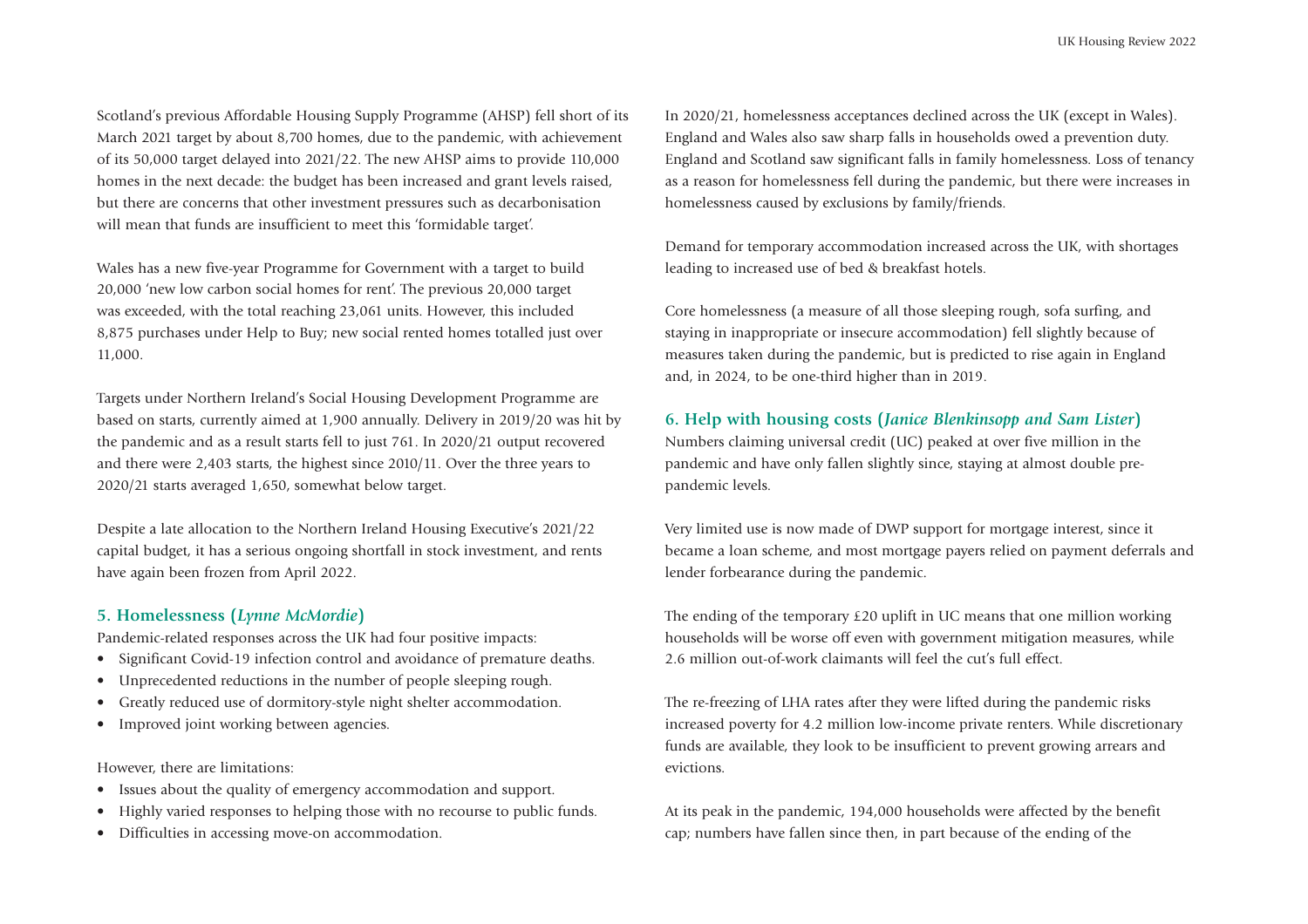£20 uplift in UC. The majority of those affected by the cap are in London and the South East; single parents with children form 63 per cent of all households capped.

Rising energy costs will particularly hit those living in poverty who also live in energy-inefficient housing. Just 2.2 million social renters are in those circumstances, but 6.8 million people live in poverty in inefficient private homes, mainly owner-occupiers, vulnerable to inflated energy prices.

Social sector rent rises, especially in England and Wales, will mean more UC claimants are affected by the benefit cap. Over 250,000 social renters in Great Britain are affected by the 'bedroom tax' because they are judged to have too many rooms: rises in their rents will have to be paid for from their basic UC unless they get discretionary help. While they mitigate the effects of cuts, discretionary housing payments undermine a key objective of UC to simplify the social security system.

Widespread calls for more targeted assistance to be provided to those most affected by rising living costs have so far been ignored.